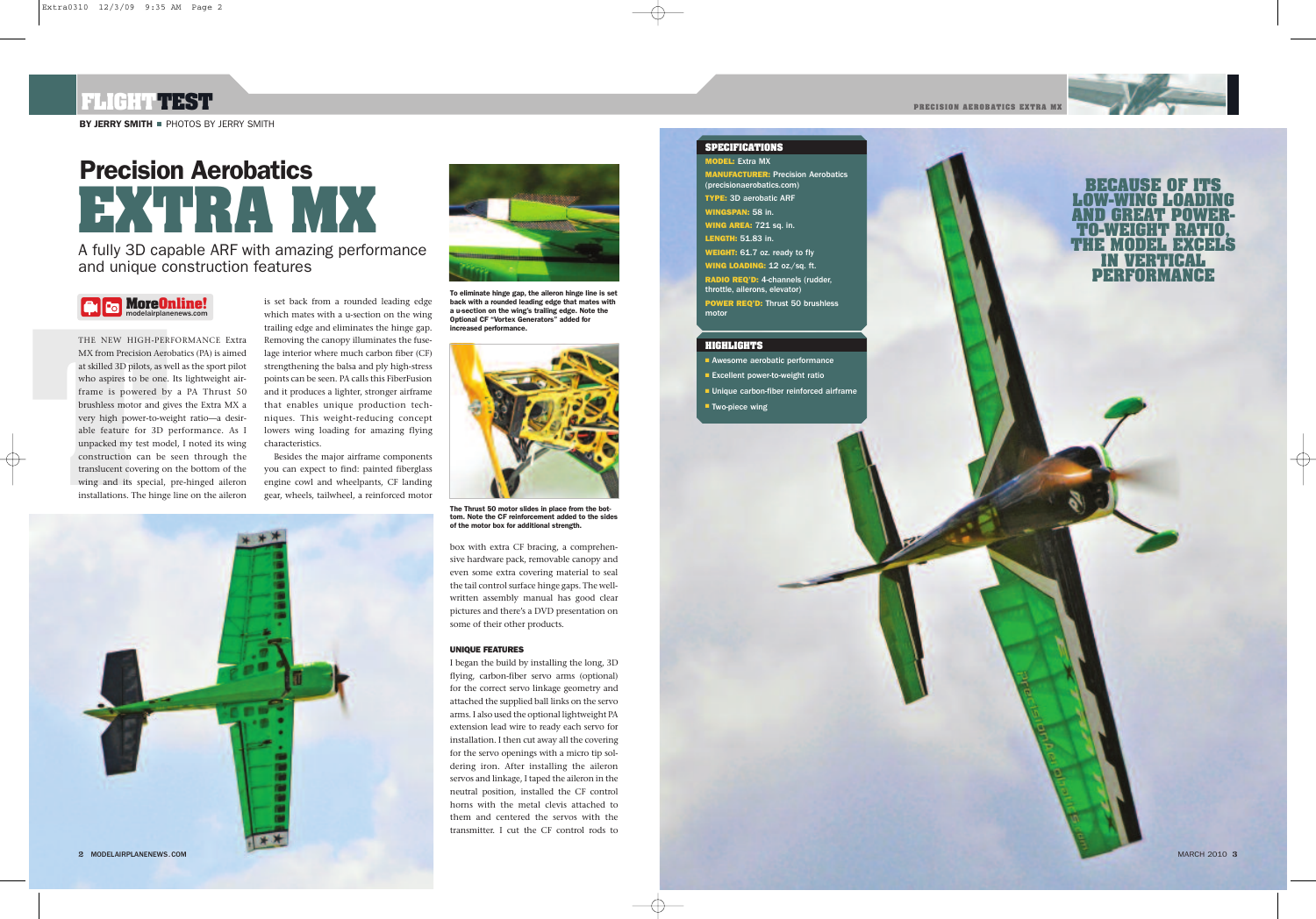Before heading for the field I made a complete preflight check. After a range check, I placed the Extra on the runway and advanced the throttle slowly. When gaining altitude, I could see that my setup was slightly tail heavy so I brought it back in. I shifted the battery packs forward a little and tried again. This was a good move because I found the Extra MX to be a rock-solid performer

**Stability:** The Extra is very predictable and neutrally stable with no bad habits. This is one great feature of this airplane that you'll like.

**Tracking:** It goes exactly where you point it. The Extra is very responsive and tracks true through all of the maneuvers at all airspeeds.

home during precision maneuvers such as loops, rolls, spins and knife-edge flight. With the CG properly located as specified, you'll find the model is very close to optimal for any type of flying style. It's stable in hover and can go vertical with ease.

#### **GENERAL FLIGHT PERFORMANCE**

After flying the Extra MX for a considerable amount of time I found it extremely easy and fun to fly. It is an excellent machine for practicing 3D and precision aerobatic maneuvers. I highly recommend the PA Thrust 50 motor system because its part of the iPAs performance package that has been thoroughly tested with the Extra MX airframe.

**Aerobatics:** Because of its low-wing loading and great power-toweight ratio, the model excels in vertical performance. It's right at

**AILERON:**  $\pm$  <sup>7</sup>/8 in., 30% expo (low); ± 3 in., 70% expo (high) **ELEVATOR:**  $\pm$  <sup>7</sup>/8 in., 30% expo (low);  $\pm$  3 in., 70% expo (high) **RUDDER:** ± 2 3⁄4 in., 35% expo (low); ± 3 in., 70% expo (high)

**Glide and stall performance:** The glide performance is excellent and it floats nicely when slowed up. Stalls are a bit mushy with no wing fall off. Recovery is easy with a small amount of power required.

#### **PILOT DEBRIEFING**



length and then glued the clevises in place with 30-minute epoxy. Typically, all the other control surfaces were hooked up in this same manner. If needed, slight adjustments can be made before the epoxy cures. I installed the airfoil-shaped tail surfaces

#### **CONTROL THROWS**

#### **GEAR USED**

**RADIO SYSTEM:** Spektrum DX7 transmitter, Spektrum AR7000 receiver (spektrumrc.com); four 5085MG digital servos (hitecrc.com) **POWER SYSTEM:** Thrust 50 brushless motor and Quantum 65A ESC (precisionaerobatics.com) **BATTERY:** two 11.1V, 2200mAh, 3-cell

LiPo (precision aerobatics.com) **PROP:** Vox 15x7 (precisionaerobatics.com)

next. The horizontal stabilizer slides easily into the fuselage slot, but not before I removed a piece of the fuselage with a razor saw. The center section of the stab is flat with a tapered rib on either side that fits flush against the fuselage sides. The elevator and rudder come hinged with the CA hinges already glued in place in one side of the control surfaces. Once glued in place with the linkage hooked up, the tail assembly is almost done. The tailwheel assembly fits into a slot formed in the bottom of the rudder to accommodate it.

**Plenty of room in the radio compartment. Two 3 cell 2,200mAh LiPos are required for best performance.**

# **FLIGHT TEST PRECISION AEROBATICS EXTRA MX**